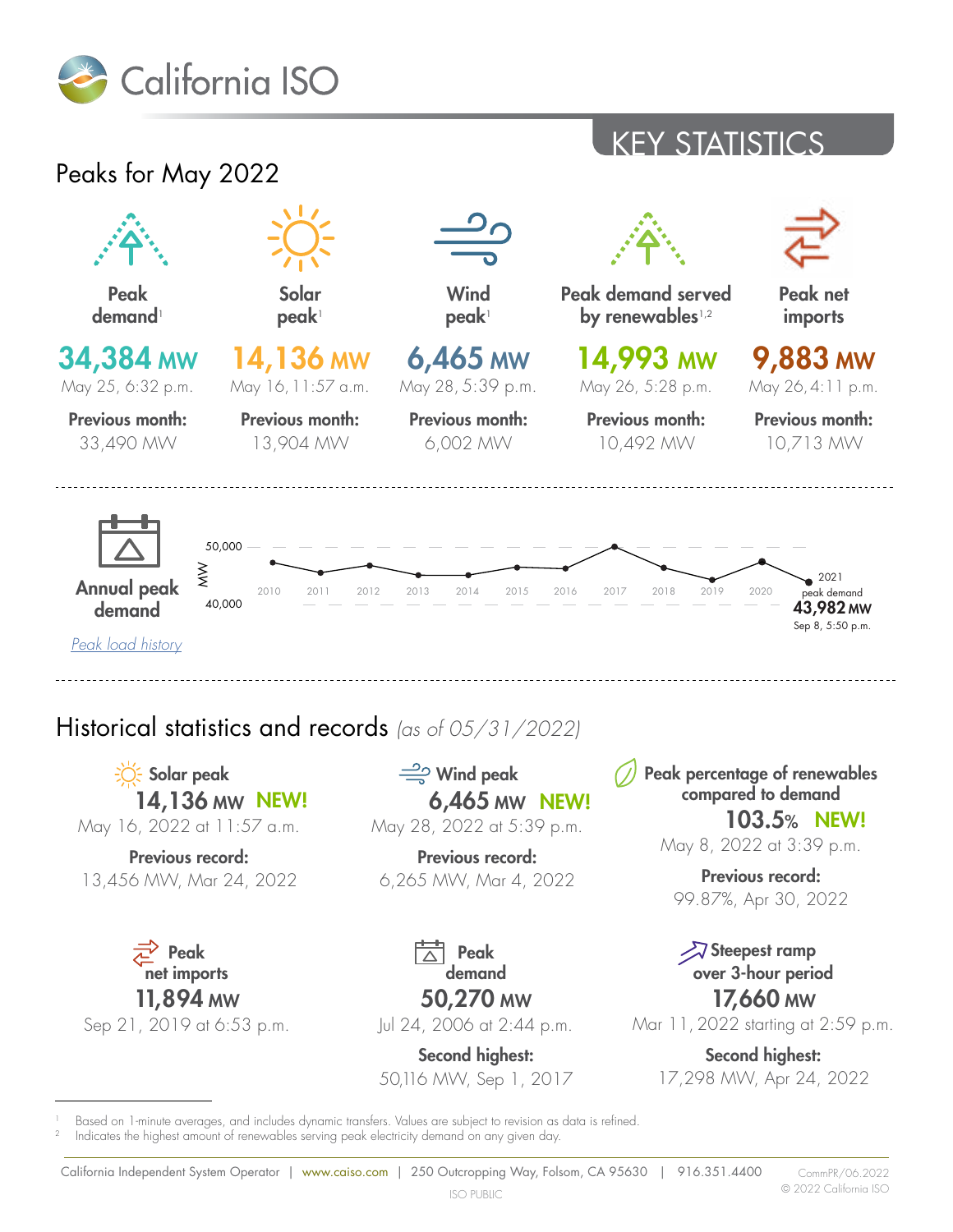

# KEY STATISTICS

### Western Energy Imbalance Market (WEIM) benefits: Q1 2022 *[Read report](https://www.westerneim.com/Documents/ISO-Western-Energy-Imbalance-Market-Benefits-Report-Q1-2022.pdf)*



<sup>3</sup> The GHG emission reduction is associated with the avoided curtailment only.

4 Includes storage resources that have achieved commercial operation date, and does not include pumped storage.

Feb Mar Apr May Jun Jul Aug Sep Oct Nov Dec